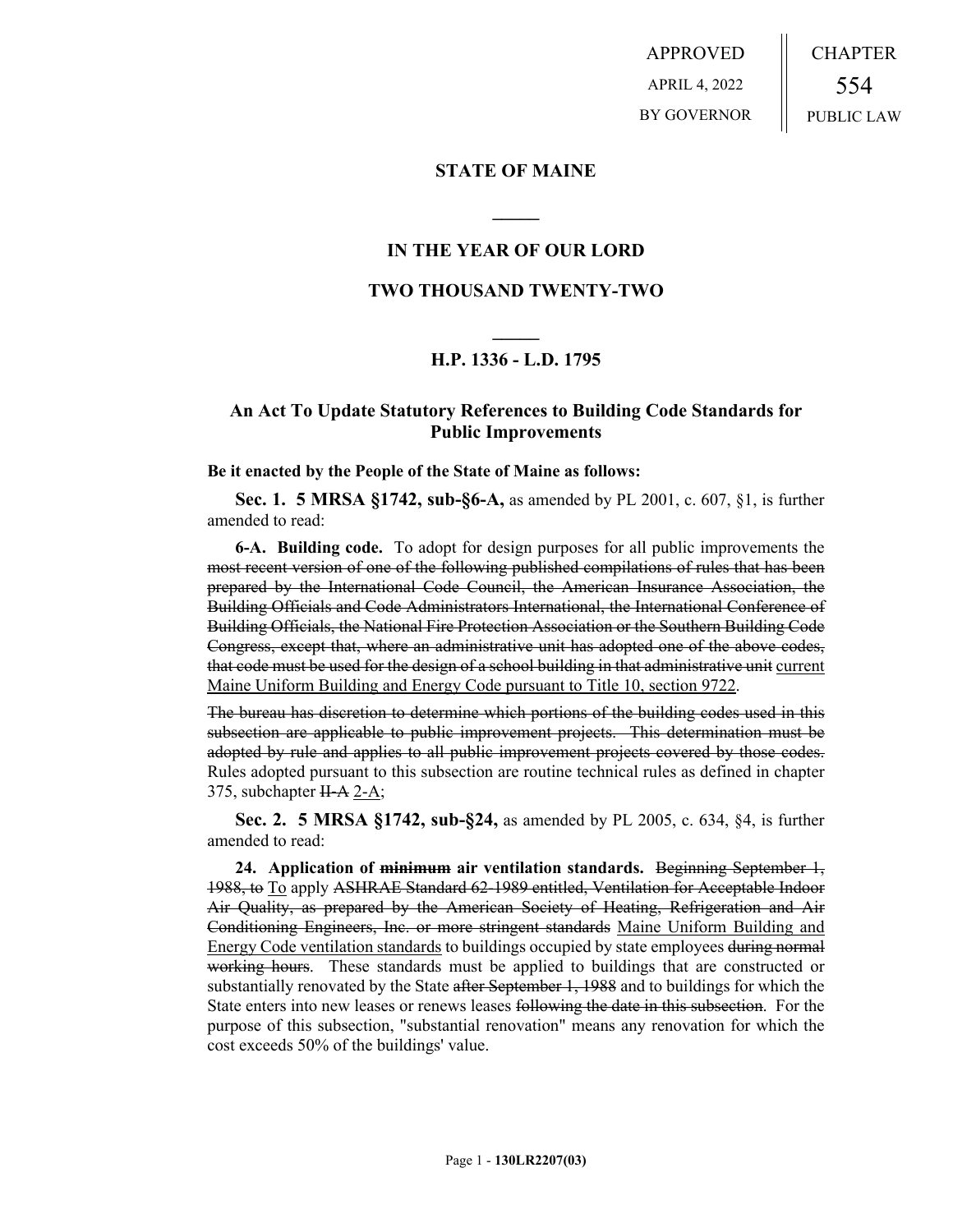A. The bureau, in cooperation with a labor-management committee established to look at this issue, shall develop a plan by which priorities are established for improving indoor air quality and ventilation standards in buildings occupied by state employees. This plan must include data gathering and analysis of air quality in a sample number of buildings by which reasonable projections and estimates concerning air quality can be established. The bureau shall report its findings to the joint standing committee of the Legislature having jurisdiction over state and local government no later than January 16, 1989. This report, at a minimum, must contain the following:

(1) A description of the extent of the problem, if any, with respect to air quality and ventilation in buildings occupied by state employees;

(2) Priorities of locations for which the improvement of air quality is necessary. These locations must be areas occupied by state employees during normal working hours;

(3) A timetable by which these priorities could be addressed;

(4) A description of what may be necessary to address these priorities, including feasible alternatives;

(5) The costs of addressing these priorities; and

(6) If possible, locations leased by the State that may not meet the air quality standards defined in this subsection.

Nothing in this paragraph may be construed to require the bureau to conduct an in depth analysis for each building or to present technical data for each building occupied by state employees.

B. The indoor air quality and ventilation standards applied by the bureau remain in effect until the Board of Occupational Safety and Health adopts air quality and ventilation standards;

**Sec. 3. 5 MRSA §1762,** as amended by PL 1989, c. 501, Pt. DD, §1, is further amended to read:

### **§1762. No facility constructed without life-cycle costs**

No A public improvement, as defined in this chapter, public school facility or other building or addition constructed or substantially renovated in whole or in part with public funds or using public loan guarantees, with an area in excess of 5,000 square feet, may not be constructed without having secured from the designer a proper an evaluation of lifecycle costs, as computed by a qualified architect or engineer. The requirements of this section with respect to substantial renovation shall pertain only to that portion of the building being renovated. Construction shall may proceed only upon disclosing, for the design chosen, the life-cycle costs as determined in section 1764 and the capitalization of the initial construction costs of the facility or building. The life-cycle costs shall must be a primary consideration in the selection of the design. As a minimum, the design shall must meet the energy efficiency building performance standards promulgated adopted by the Department of Economic and Community Development Public Safety in the Maine Uniform Building and Energy Code as defined in Title 10, section 9721, subsection 2.

**Sec. 4. 5 MRSA §1764, sub-§1,** as amended by PL 1997, c. 541, §2, is further amended to read: